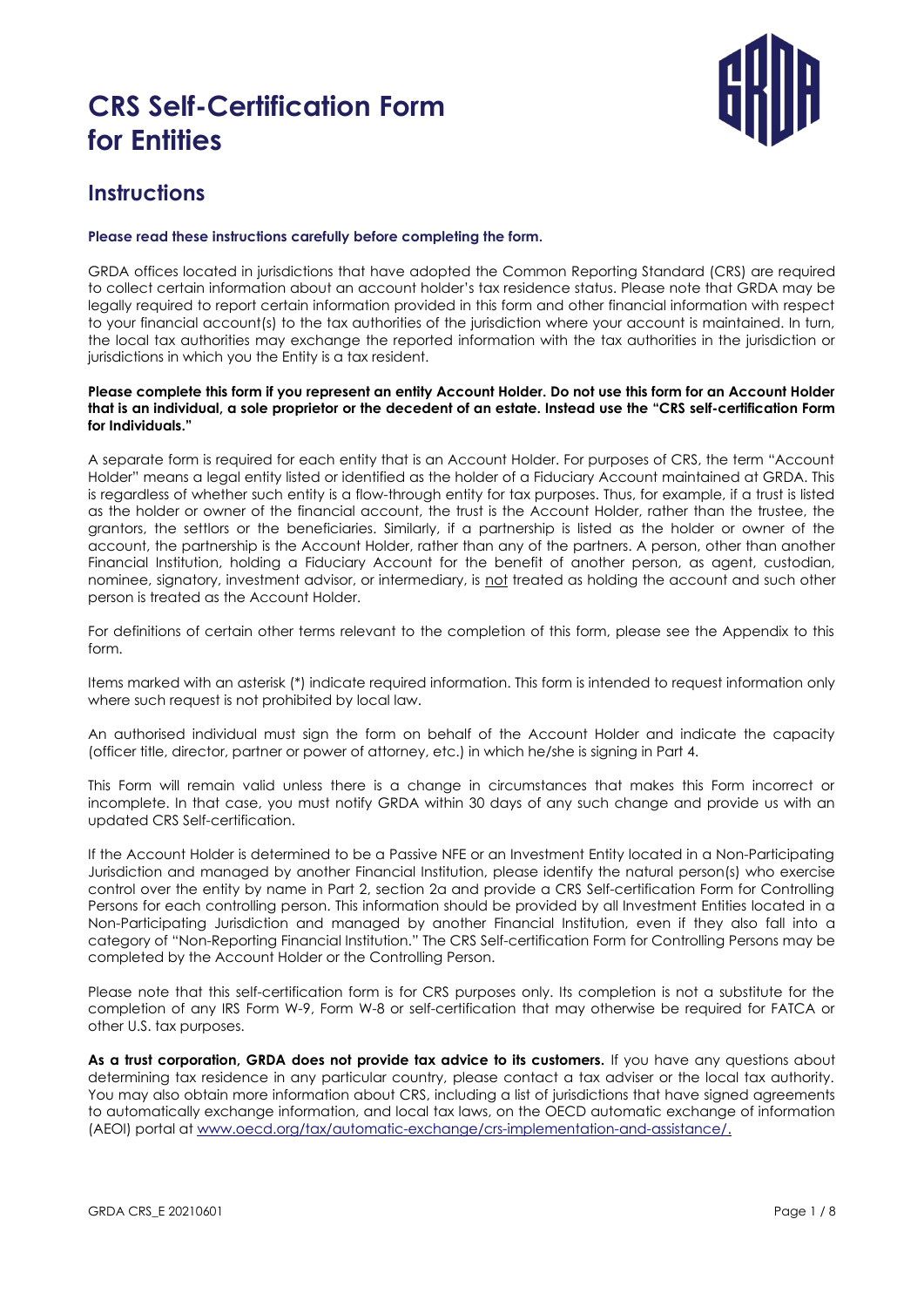

### **Part 1 — Identification of Account Holder**

*(Please complete Parts 1-3 in BLOCK CAPITALS)*

- **A. Legal Name of Entity/Branch:\***
- **B. Jurisdiction of Incorporation or Organisation:**
- **C. Incorporation or registration number:**
- **D. Date of incorporation or registartion:**

#### **E. Current Business Address:**

Line 1 :\*

Line 2 :\*

Country:\*

Postal Code/ZIP Code:\*

#### **F. Mailing Address:**

*(please complete if different from the address shown in Section C)*

Line 1 :

Line 2 :

Country:

Postal Code/ZIP Code: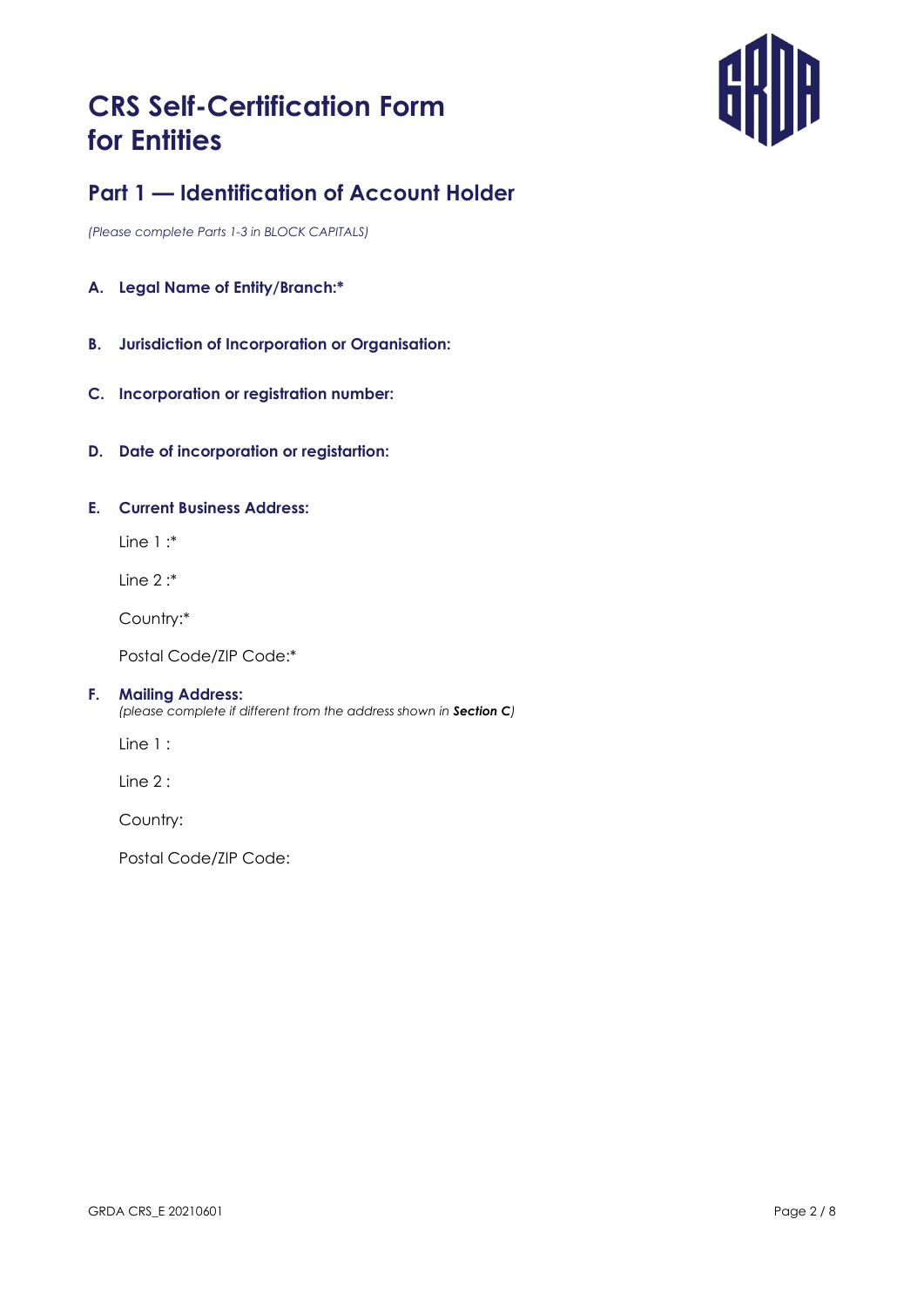

## **Part 2 — Entity Type\***

*Please provide the Account Holder's Status by ticking one of the following boxes in section 1.*

- **1. (a)** Financial Institution Investment Entity
	- i. An Investment Entity located in a Non-Participating Jurisdiction and managed by another Financial Institution. (Note: if ticking this box 1(a)(i), please also complete Sections 2(a) and 2(b) below for Controlling Persons)
	- ii. Other Investment Entity
	- **(b)** Financial Institution Depository Institution, Custodial Institution or Specified Insurance Company
	- **(c)** Active NFE a corporation the stock of which is regularly traded on an established securities market or a corporation which is a related entity of such a corporation

If ticking this box(c), please provide the name of an established securities market on which the stock is regularly traded:

If you are related to a publicly traded corporation, please provide the name of the corporation whose stock is publicly traded and with which you are related:

2. **Controlling Persons:** If you have ticked section 1(a)(i) or 1(g) above, then please:

**(a)** Indicate the name of any Controlling Person(s) of the Account Holder:

**(b)** Provide a separate "CRS Self-Certification Form for Controlling Persons" for each Controlling Person.\*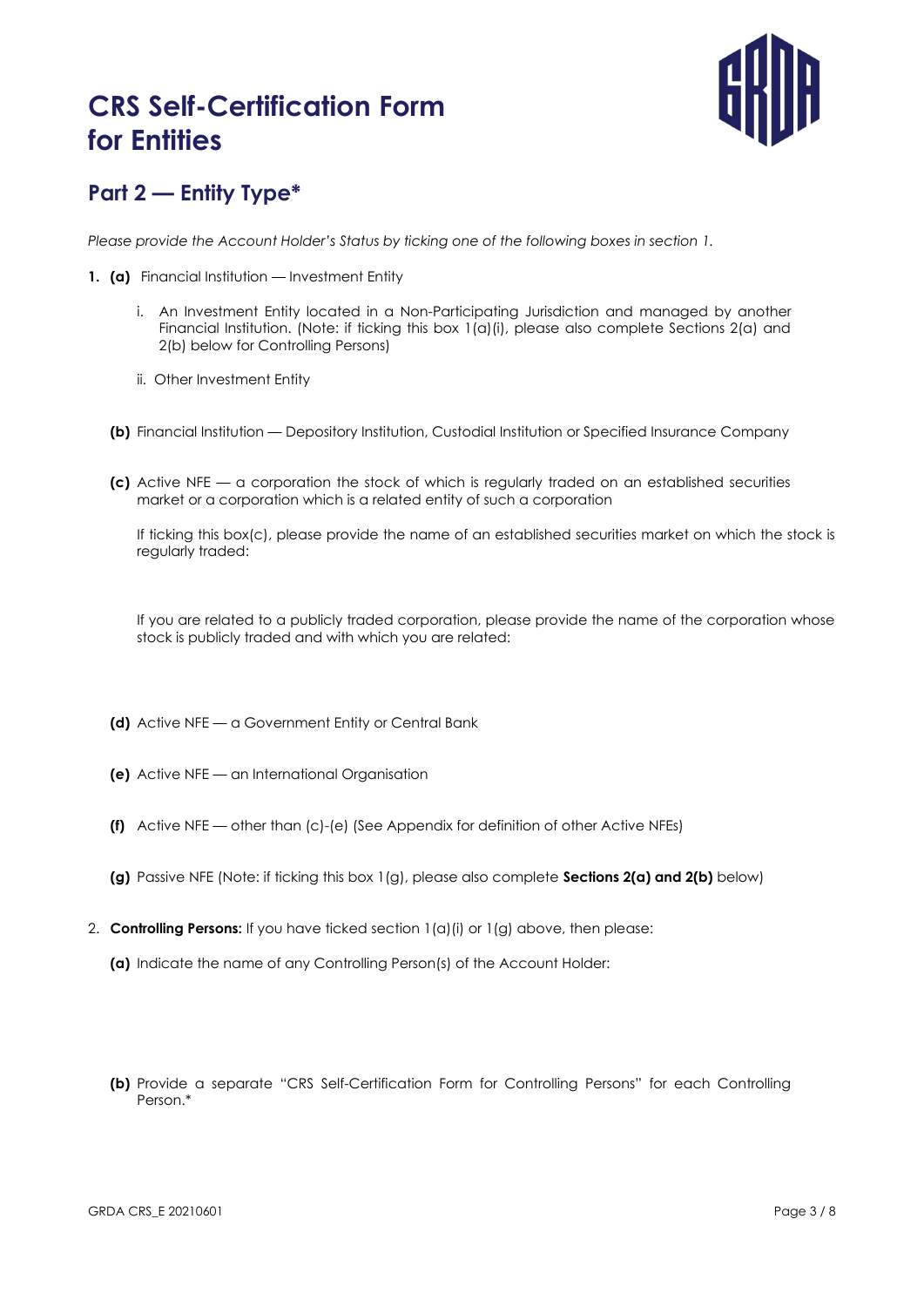

## **Part 3 — Jurisdiction of Tax Residence and related Taxpayer Identification Number ("TIN") or equivalent\***

Please complete the following table indicating the Account Holder's tax residence country or countries (*i.e., where the entity is treated as a resident of the jurisdiction for purposes of that jurisdiction's income tax*) and the Account Holder's TIN (if any) for each jurisdiction indicated. If the Account Holder is tax resident in more than three jurisdictions, please use a separate sheet. If the Account Holder is not tax resident in any jurisdiction (e.g., because it is fiscally transparent), please provide its place of effective management or the jurisdiction in which its principal office is located on line 1.

If a TIN is unavailable, please provide the appropriate reason **A**, **B** or **C**, as defined below:

- Reason A The jurisdiction where the Account Holder is liable to pay tax does not issue TINs to its residents.
- Reason B The Account Holder is unable to obtain a TIN or equivalent number. (If this reason is selected, please explain why the Account Holder is unable to obtain a TIN in the below table.)
- Reason C No TIN is required because the tax residence jurisdiction that issued the TIN does not require a Financial Institution to collect and report the TIN

| Jurisdiction of tax residence |  | <b>TIN</b> | If no TIN available enter<br>Reason A, B or C |
|-------------------------------|--|------------|-----------------------------------------------|
|                               |  |            |                                               |
| ⌒                             |  |            |                                               |
| っ                             |  |            |                                               |

Please explain in the following boxes why you are unable to obtain a TIN if you selected Reason B above.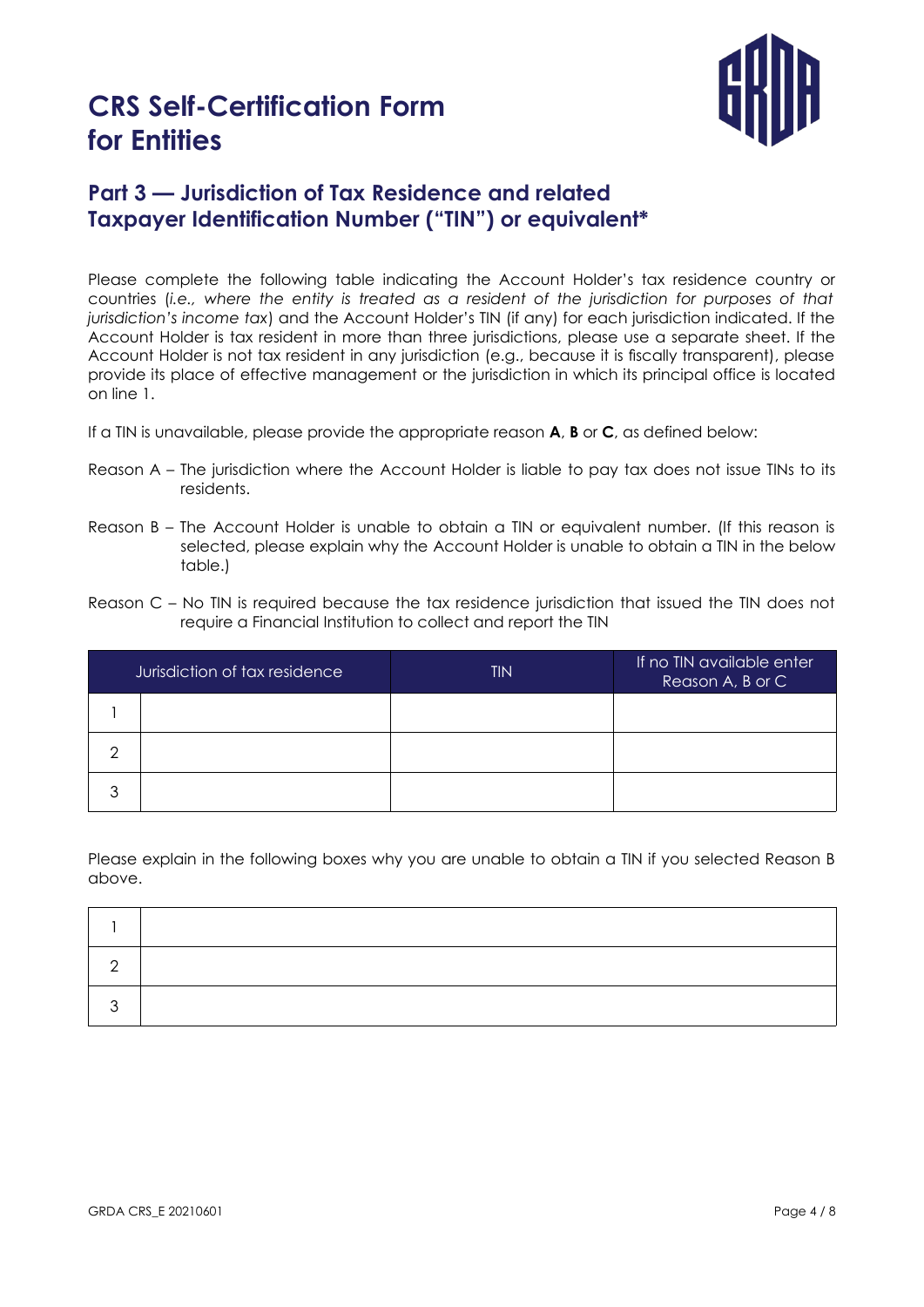

#### **Part 4 — Declarations and Signature\***

- **1. I declare that all the information given and statements made in this declaration are, to the best of my knowledge and belief, true, correct and complete.**
- 2. I acknowledge and agree that (a) the information contained in this form and information regarding the Account Holder is collected and may be kept by GRDA for the purpose of automatic exchange of financial account information, and (b) such information, as well as financial information (e.g., account balance or value, the amount of income or gross proceeds received) respecting the Fiduciary Account(s) to which the Form is applied may be reported to the tax authorities of the jurisdiction in which this/these account(s) is/ are maintained and exchanged with tax authorities of another jurisdiction or jurisdictions in which [I/the Controlling Person] may be a tax resident pursuant to a legal agreement between the competent authorities of these jurisdictions on the automatic exchange of information on Financial Accounts under the Common Reporting Standard (CRS).
- 3. If there is a change in circumstances that affects the tax residence status of the Controlling Person or causes the information contained herein to become incorrect or incomplete, I understand that I am obligated to inform GRDA of the change in circumstances within 30 days of its occurrence and to provide a suitably updated CRS self-certification.
- 4. I certify that I am authorised to sign for the Account Holder in respect of all the account(s) to which this form relates.

Signature:\*

Print name:\*

Date:\*

**Note:** Please indicate the capacity in which you are signing the form. If signing under a power of attorney please also attach a copy of the power of attorney.

Capacity: (\* if applicable)

**WARNING:** It is an offence under the Inland Revenue Ordinance if any person, in making a selfcertification, make a statement that is misleading, false or incorrect in a material particular knowingly or in a reckless manner. A person who commits the offence is liable on conviction to a fine at level 3 (i.e. \$10,000).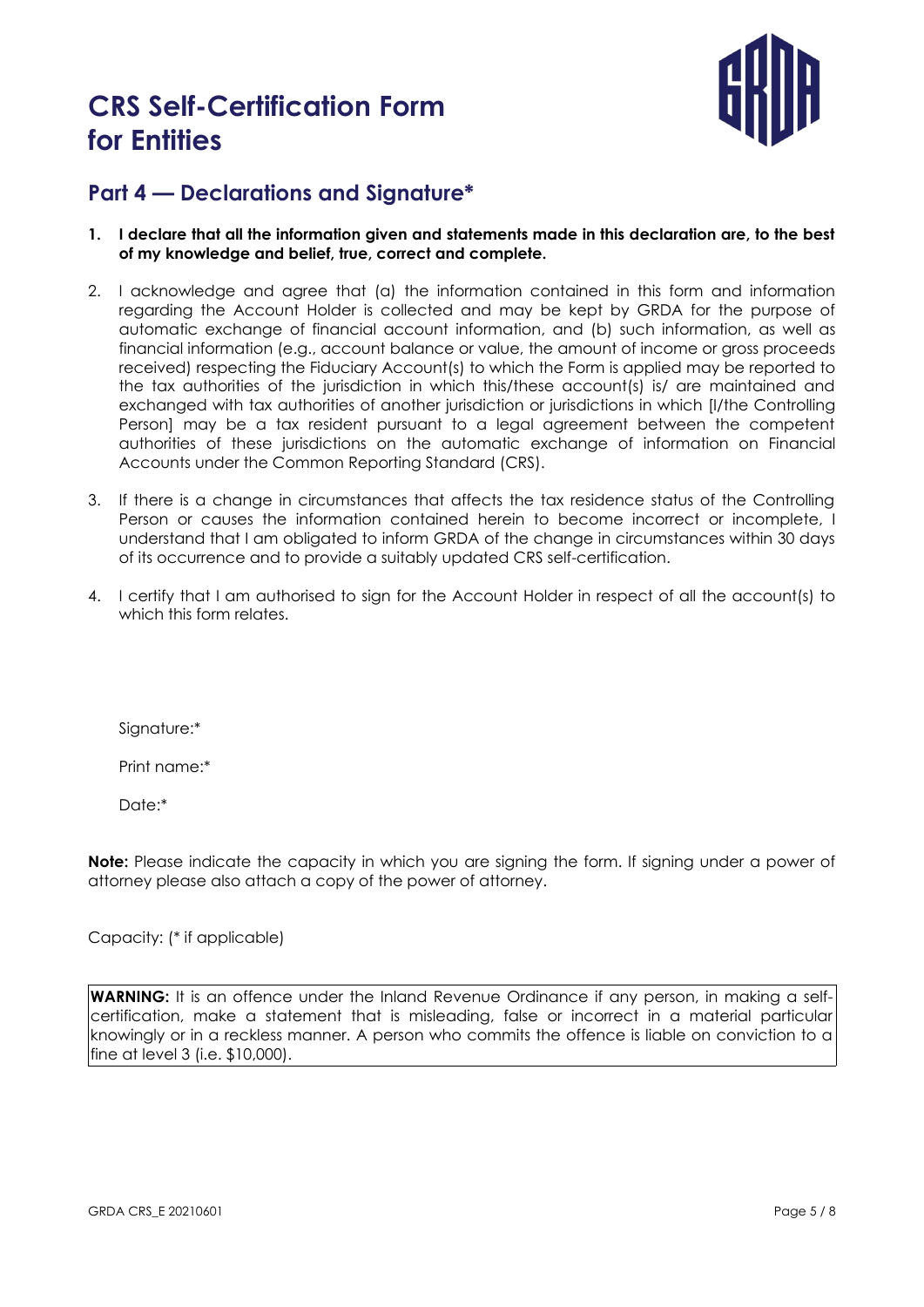

#### **Appendix of Defined Terms**

**Note**: The following selected definitions are provided to assist you with the completion of this form. If you have any questions about substantive tax principles, please contact your tax adviser or the applicable tax authority.

**"Active NFE" —** an NFE that meets any of the criteria listed below :

- (a) less than 50% of the NFE's gross income for the preceding calendar year or other appropriate reporting period is passive income and less than 50% of the assets held by the NFE during the preceding calendar year or other appropriate reporting period are assets that produce or are held for the production of passive income;
- (b) the stock of the NFE is regularly traded on an established securities market or the NFE is a Related Entity of an Entity the stock of which is regularly traded on an established securities market;
- (c) the NFE is a Governmental Entity, an International Organisation, a Central Bank, or an Entity wholly owned by one or more of the foregoing;
- (d) substantially all of the activities of the NFE consist of holding (in whole or in part) the outstanding stock of, or providing financing and services to, one or more subsidiaries that engage in trades or businesses other than the business of a Financial Institution;
- (e) the NFE is not yet operating a business and has no prior operating history, (a "start-up NFE") but is investing capital into assets with the intent to operate a business other than that of a Financial Institution, This exception is limited to 24 months from the date of the initial organisation of the NFE;
- (f) the NFE was not a Financial Institution in the past five years, and is in the process of liquidating its assets or is reorganising with the intent to continue or recommence operations in a business other than that of a Financial Institution;
- (g) the NFE primarily engages in financing and hedging transactions with, or for, Related Entities that are not Financial Institutions, and does not provide financing or hedging services to any Entity that is not a Related Entity, provided that the group of any such Related Entities is primarily engaged in a business other than that of a Financial Institution; or
- (h) the NFE meets all of the following requirements for a "non-profit NFE":
	- (i) is established and operated in its jurisdiction of residence exclusively for religious, charitable, scientific, artistic, cultural, athletic, or educational purposes; or it is established and operated in its jurisdiction of residence and it is a professional organisation, business league, chamber of commerce, labour organisation, agricultural or horticultural organisation, civic league or an organisation operated exclusively for the promotion of social welfare;
	- (ii) is exempt from income tax in its jurisdiction of residence;
	- (iii) has no shareholders or members who have a proprietary or beneficial interest in its income or assets;
	- (iv) the applicable laws of the NFE's jurisdiction of residence or the NFE's formation documents do not permit any income or assets of the NFE to be distributed to, or applied for the benefit of, a private person or non-charitable Entity; and
	- (v) the applicable laws of the NFE's jurisdiction of residence or the NFE's formation documents require that, upon the NFE's liquidation or dissolution, all of its assets be distributed to a Governmental Entity or other non-profit organisation, or escheat to the government of the NFE's jurisdiction of residence or any political subdivision.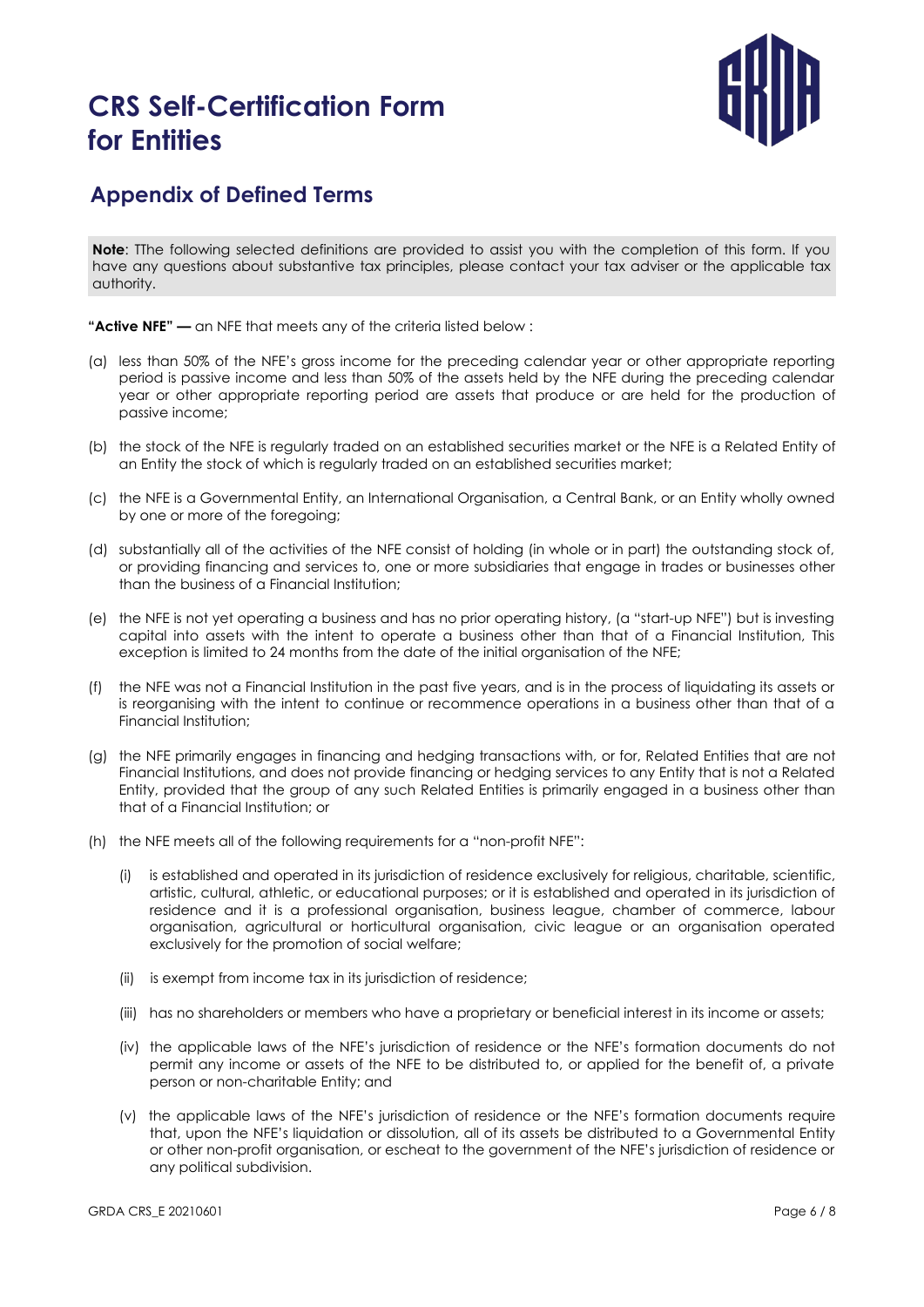

**"Control"** — is generally exercised by the natural person(s) who ultimately has a controlling ownership interest (typically on the basis of a certain percentage (e.g., 25%)) in the Entity. Where no natural person(s) exercises control through ownership interests, the Controlling Person(s) of the Entity will be the natural person(s) who exercises control of the Entity through other means. Where no natural person(s) is/are identified as exercising control of the Entity (for example where no underlying person has control of greater than 25% of the entity) then under the CRS the Reportable Person is deemed to be the natural person who holds the position of senior managing official.

**"Controlling Person"** — a natural person who exercises control over an entity. Where that entity is treated as a Passive Non-Financial Entity ("Passive NFE") then a Financial Institution is required to determine whether or not these Controlling Persons are Reportable Jurisdiction Persons. This definition corresponds to the term "beneficial owner" of an entity as described in Recommendation 10 (and the Interpretative Note) of the Financial Action Task Force (FATF) recommendations, as adopted in February 2012. In the case of a trust, the Controlling Person(s) are the settlor(s), the trustee(s), the protector(s) (if any), and the beneficiary(ies) or class(es) of beneficiaries, regardless of whether or not any of them exercises control over the activities of the trust. In addition, any other natural person(s) exercising ultimate effective control over the trust (including through a chain of control or ownership) is a Controlling Person of a trust.

**"Entity"** — a legal person or a legal arrangement, such as a corporation, organisation, partnership, trust or foundation. This term covers any person other than an individual (i.e., a natural person).

**"Fiduciary Account"** — an account maintained by a GRDA and includes but not limited to: Depository Accounts; Custodial Accounts; Equity and debt interests in certain Investment Entities; Cash Value Insurance Contracts; and Annuity Contracts.

**"Financial Institution"** — a Custodial Institution, a Depository Institution, an Investment Entity, or a Specified Insurance Company.

#### **"Investment Entity"** — includes two types of Entities:

(i) an Entity that primarily conducts as a business one or more of the following activities or operations for or on behalf of a customer:

• Trading in money market instruments (cheques, bills, certificates of deposit, derivatives, etc.); foreign exchange, exchange, interest rate and index instruments; transferable securities; or commodity futures trading;

- Individual and collective portfolio management; or
- Otherwise investing, administering, or managing Financial Assets or money on behalf of other persons.

However, such activities or operations do not include rendering non-binding investment advice to a customer.

(ii) an Entity managed by another Financial Institution is any Entity the gross income of which is primarily attributable to investing, reinvesting, or trading in Financial Assets where the entity is managed by another entity that is a Depository Institution, a Custodial institution, a Specified Insurance Company or an Investment Entity described in (i) above.

**"Participating Jurisdiction"** — A jurisdiction (i) with which an agreement is in place pursuant to which it will provide the information set out in the Common Reporting Standard and required for automatic exchange of financial account information, and (ii) which is identified in a published list.

**"Passive NFE"** — under the CRS any: (i) NFE that is not an Active NFE; and (ii) Investment Entity located in a Non-Participating Jurisdiction and managed by another Financial Institution.

**"Related Entity"** — An Entity is related to another Entity if either Entity controls the other Entity or the two Entities are under common control. For this purpose, control includes direct or indirect ownership of more than 50% of the vote and value in an Entity.

**"Reportable Account"** — an account held by one or more Reportable Persons or by a Passive NFE with one or more Controlling Persons that is/are a Reportable Person(s).